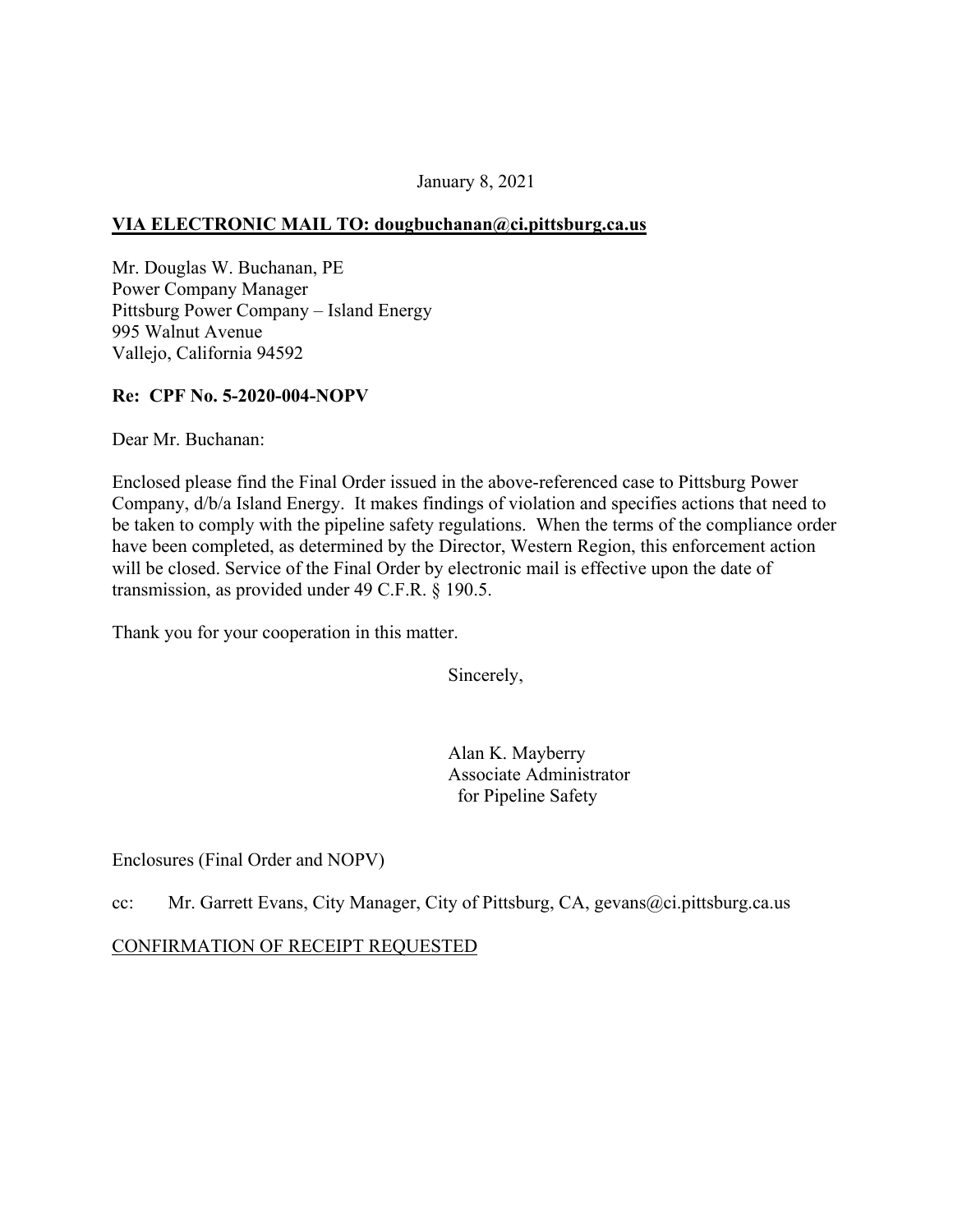# **U.S. DEPARTMENT OF TRANSPORTATION PIPELINE AND HAZARDOUS MATERIALS SAFETY ADMINISTRATION OFFICE OF PIPELINE SAFETY WASHINGTON, D.C. 20590**

**)** 

**)** 

**In the Matter of )** 

**Pittsburg Power Company, ) a California municipal authority, ) CPF No. 5-2020-004-NOPV d/b/a Island Energy, )**

 **)** 

**\_\_\_\_\_\_\_\_\_\_\_\_\_\_\_\_\_\_\_\_\_\_\_\_\_\_\_\_\_\_\_\_\_\_\_\_)** 

**Respondent. )** 

1

## **FINAL ORDER**

On October 16, 2020, pursuant to 49 C.F.R. § 190.207, the Director, Western Region, Office of Pipeline Safety (OPS), issued a Notice of Probable Violation (Notice) to the Pittsburg Power Company, a municipal authority, that operates a gas distribution system known as Island Energy on Mare Island in Vallejo, California (Respondent).<sup>1</sup> The Notice proposed finding that Respondent had violated the pipeline safety regulations in 49 C.F.R. Part 192. The Notice also proposed certain measures to correct the violations. Respondent did not contest the allegations of violation or corrective measures.

Based upon a review of all of the evidence, pursuant to 49 C.F.R. § 190.213, I find that Respondent violated the pipeline safety regulations listed below, as more fully described in the enclosed Notice, which is incorporated by reference:

49 C.F.R. § 192.616(d) **(Item 1)** ─ Respondent failed to identify dredging companies as individual stakeholders in its Public Awareness Program;

49 C.F.R. § 192.616(c) **(Item 2)** ─ Respondent failed to deliver materials and messages to the Coast Guard in 2019, as required by [American Petroleum Institute Recommended Practice (API RP)] 1162, Table 2-1; and

49 C.F.R. § 192.616(c) **(Item 3)** ─ Respondent failed to provide documentation that it had conducted an effectiveness review of its Public Awareness Program, or provide justification as to why compliance with an effectiveness review was not practicable and not necessary for safety, as required by API RP 1162, Section 8.4.

<sup>&</sup>lt;sup>1</sup> The Notice was issued to the City of Pittsburg, when it should have been issued more properly to the Pittsburg Power Company, a California municipal Joint Powers Authority (JPA) established in 1997 between the City of Pittsburg and the City's Redevelopment Agency. As a California JPA, Pittsburg Power Company performs as an electric and natural gas municipal utility, with the authority to provide wholesale and retail electric and gas utility services under authorized franchise agreements within California. *See [http://pittsburgpowerco.com/blog/about-us/](http://pittsburgpowerco.com/blog/about-us)*.